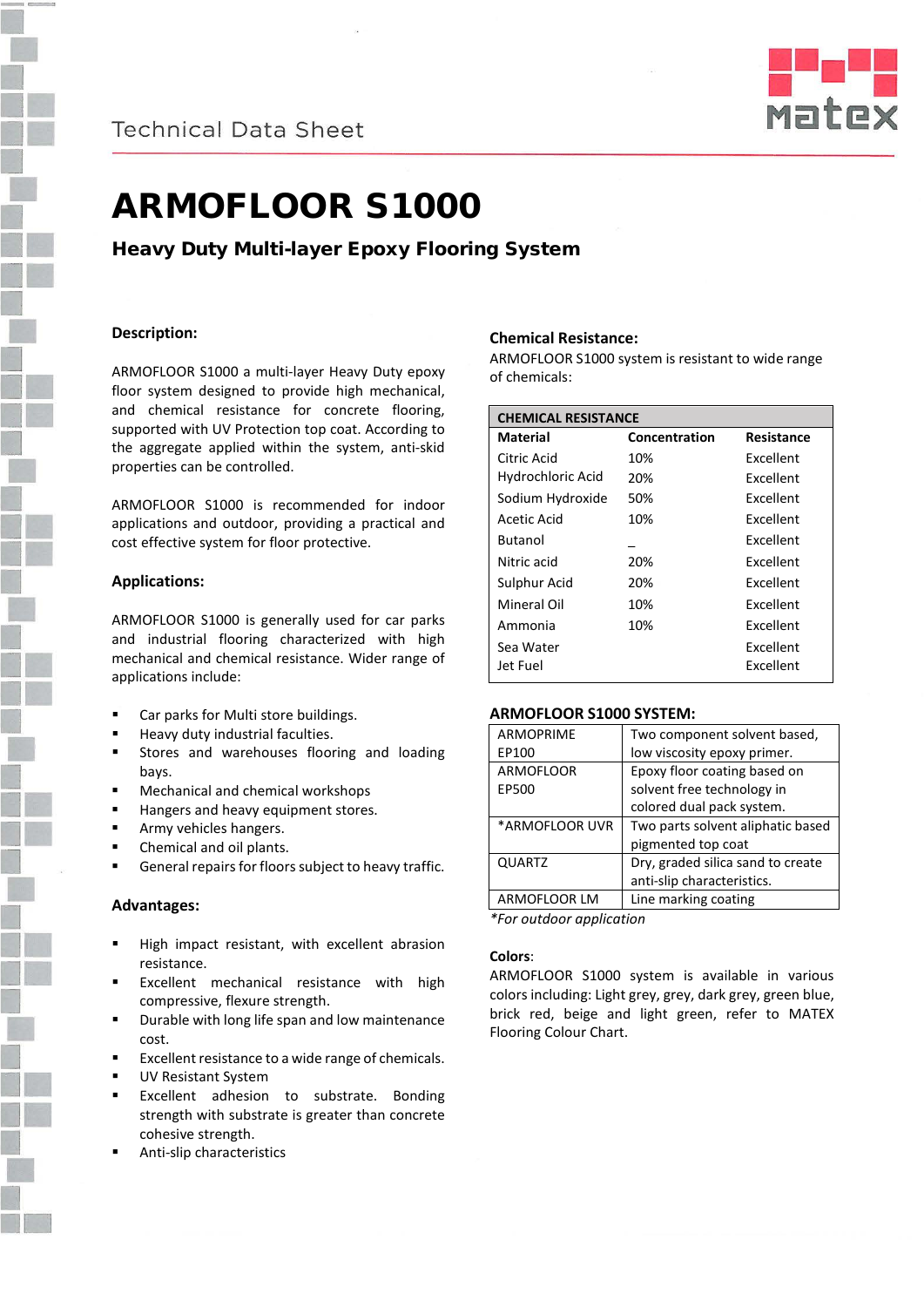# ARMOFLOOR S1000

# **Instructions for Use:**

## **Surface Preparation:**

All surfaces should be sound, clean, dry and free from loose material, efflorescence, laitance, curing compounds, dirt, oil and grease. Concrete floors should be fully cured.

The right surface preparation will ensure proper bonding between the screed and the substrate. It is always recommended to prepare the floor utilizing mechanical preparation method: Grinding, captive blasting, sand blasting. If the substrate is restricted to access, utilise preparation by handy mechanical tools. Perform repairs to cracks, levelling of floor; voids filling by means of LAVAPOXY Epoxy based repair products.

## **Mixing:**

ARMOFLOOR S1000 products are mixed mechanically with low speed drill mixer fitted with suitable paddle. To prepare the mix, add the contents of Part B (hardener) to Part A (base) container, and mix for minimum of 3 minutes till obtaining a homogeneous mix. Do not mix partially the base and the hardener. Mix the complete kit at a time.

## **Application**:

## **Priming:**

Apply a rich coat of ARMOPRIME EP100 to the substrate prior to application of subsequent layers; the prime can be applied in a spread rate of 5.5-6.5  $m^2$ /Ltr. depending on substrate porosity.

#### **Epoxy layer:**

Within 6-24 hours from application of primer, apply a layer of ARMOFLOOR EP500 with a nominal thickness of 250 microns, while the coat is still tacky, broadcast the QUARTZ or QUARTZ 3 at a rate of 1-2 Kg per square meter to achieve anti-slip properties.

After 24 hours, swipe the excess aggregates and clean the surface properly, Apply second coat of epoxy ARMOFLOOR 500 at a rate of 250 microns per sqm.

If the requirements to apply a protective coat against sun light, apply protective coat of ARMOFLOOR UVR in a thickness of 100 microns per coat.

Interior applications does not require application of ARMOFLOOR UVR.

**In RAMP areas:** apply a second broadcast of QUARTZ while second coat of epoxy is tacky, then wait for 24 hours, sweep the ramp clean from the excess aggregates then a third coat of ARMOFLOOR EP500 to

applied to the ramps with Final Top Coat ARMOFLOOR UVR.

Allow the system to cure for a least 3 days then apply line marking to the drawings utilizing ARMOFLOOR LM.

**ARMOFLOOR S1000 can be applied in the following** 

## **Application Thickness:**

**thickness to achieve desired results:**

| <b>PRIMER</b>               | <b>ARMOPRIME</b> |                     |
|-----------------------------|------------------|---------------------|
|                             | EP100            | 100 micron          |
| Epoxy Layer                 | ARMOFLOOR        | 250 micron          |
|                             | EP500            |                     |
| Aggregate                   | <b>QUARTZ</b>    | 1-2 $\text{Kg/m}^2$ |
| 2 <sup>nd</sup> Epoxy Layer | ARMOFLOOR        | 250 micron          |
|                             | EP500            |                     |
| UV Protection*              | ARMOFLOOR        | 100-150 micron      |
|                             | UVR              |                     |
| Line Marking                | ARMOFLOOR        | As per drawing      |
|                             | ١M               |                     |

*\*For outdoor application*

**Average thickness of the above system will vary between 700-1200 micron, dependant on aggregate application.**

## **Technical Properties ARMOPRIME EP100**

| <b>PROPERTIES</b>     | <b>RESULTS</b>        |  |
|-----------------------|-----------------------|--|
| Appearance            | <b>Fluid Liquid</b>   |  |
| Color                 | Transparent           |  |
| Density               | $1.05 + 5$ Kg./Lt.    |  |
| Pot-life time at 25°C | 60 minutes            |  |
| Hardening at 25°C     | 6-24 hours            |  |
| recoat interval       |                       |  |
| <b>Bond Strength</b>  | >cohesive strength of |  |
|                       | concrete              |  |

#### **ARMOFLOOR EP500**

| <b>PROPERTIES</b>     | <b>RESULTS</b>                 |
|-----------------------|--------------------------------|
| Color                 | <b>Standard Matex Flooring</b> |
|                       | <b>Color Chart</b>             |
| Solid Content         | 100%                           |
| Tensile strength      | 22 N $/$ mm <sup>2</sup>       |
| Compressive strength  | 80 N / mm <sup>2</sup>         |
| Flexural strength     | 42 N / $mm2$                   |
| Bond strength         | greater than cohesive          |
|                       | strength of concrete           |
| Density               | 1.55 Kg. / Lt.                 |
| Viscosity at 25°C     | 1200 Mpa.S                     |
| Pot-life time at 25°C | 60 minutes                     |